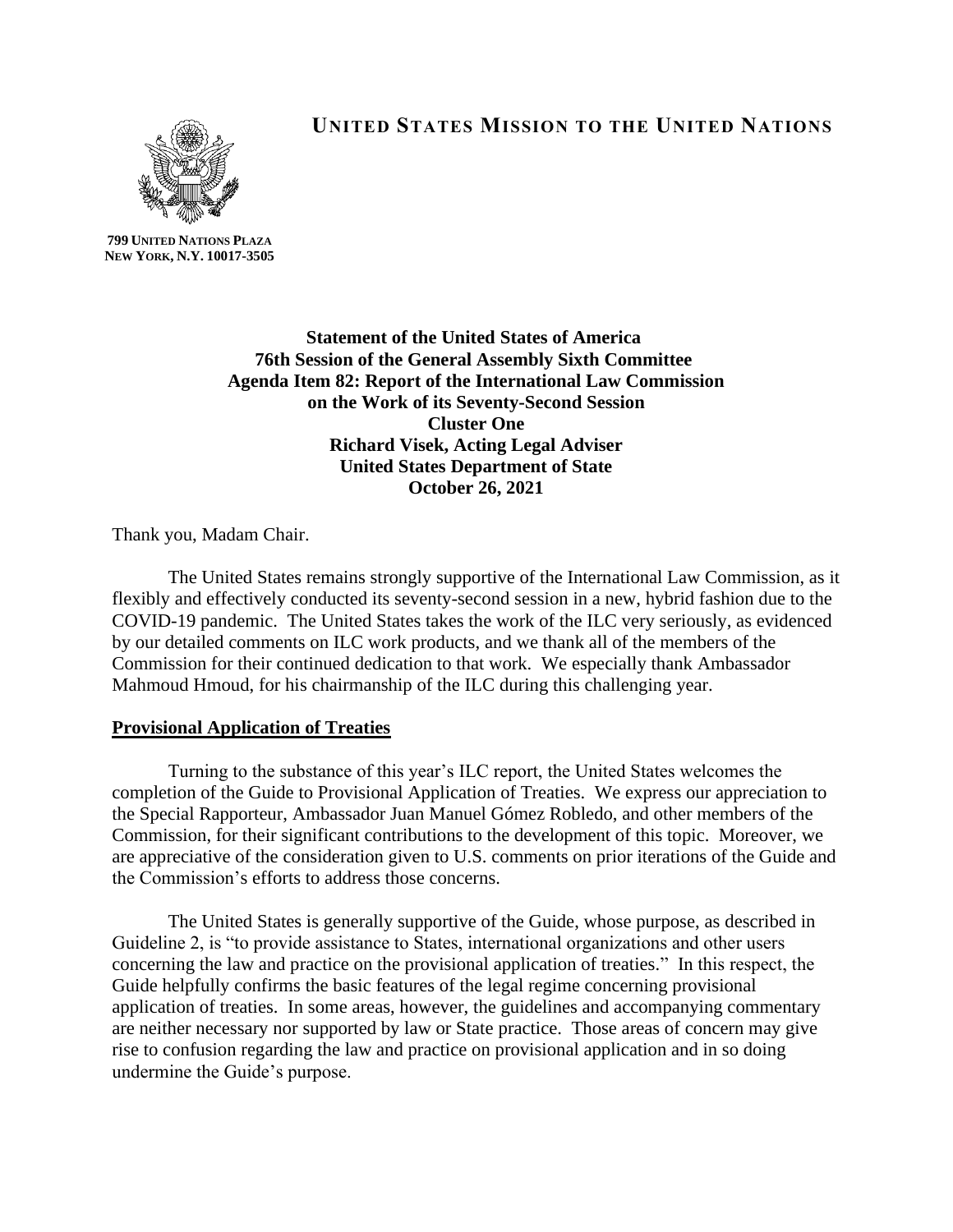With respect to Guideline 4, we appreciate the Commission's efforts to address our concerns regarding the potential for confusion arising from statements related to the use of means other than a treaty to establish an agreement to apply a treaty on a provisional basis. In this regard, the guideline previously singled out two possibilities for specific mention: "resolutions adopted by an international organization or at an intergovernmental conference[,] or a declaration by a State or an international organization that is accepted by the other States or international organizations concerned." We were particularly concerned that the guideline appeared to place undue consideration on the venue at which an agreement is reached or the adoption of a resolution rather than on whether all States and international organizations assuming rights and obligations to provisionally apply the treaty have agreed to do so. Resolutions adopted by an international conference, or in other similar fora, that do not reflect the consent of all States assuming rights and obligations pursuant to provisional application – such as those adopted without the participation of or without the consent of all relevant States – would not establish a valid agreement for provisional application in respect of those States. The revised commentary clearly establishes that the States or international organizations "concerned must consent to provisional application."

With respect, however, to declarations by a State or an international organization that are accepted by other States or concerned international organizations, we reiterate our previous observations that the commentary to the guideline has identified little support in state practice for the use of such declarations to establish the provisional application of treaties. Moreover, the commentary fails to establish persuasively that such declarations are most appropriately understood as implicating the doctrine of provisional application of treaties rather than the law regarding unilateral declarations by States. We note that the commentary describes such declarations as an "exceptional possibility," underscoring the ambiguity of State practice on this point. In light of this concern, we continue to question the soundness of this element of the guideline.

The Guide similarly lacks support in State practice in other areas. Of particular note, the commentary accompanying Guideline 7 expressly addresses "*the possibility* of formulation of reservations … purporting to exclude or modify the legal effect produced by certain provisions of a treaty that is subject to provisional application" while acknowledging that there is no significant State practice involving reservations in the provisional application context.

These and other previously stated concerns notwithstanding, the United States on balance believes that the Guide can serve as a useful reference source for States and international organizations in the negotiation and conclusion of provisions on provisional application.

## **Protection of the Atmosphere**

Regarding the Draft Guidelines on Protection of the Atmosphere, the United States extends our appreciation to Special Rapporteur Shinya Murase for his work on this project.

The United States remains concerned about the Draft Guidelines and their accompanying commentaries. At a time when clarity and action in this area are vitally important, the Draft Guidelines have the potential to inhibit progress in international environmental law by creating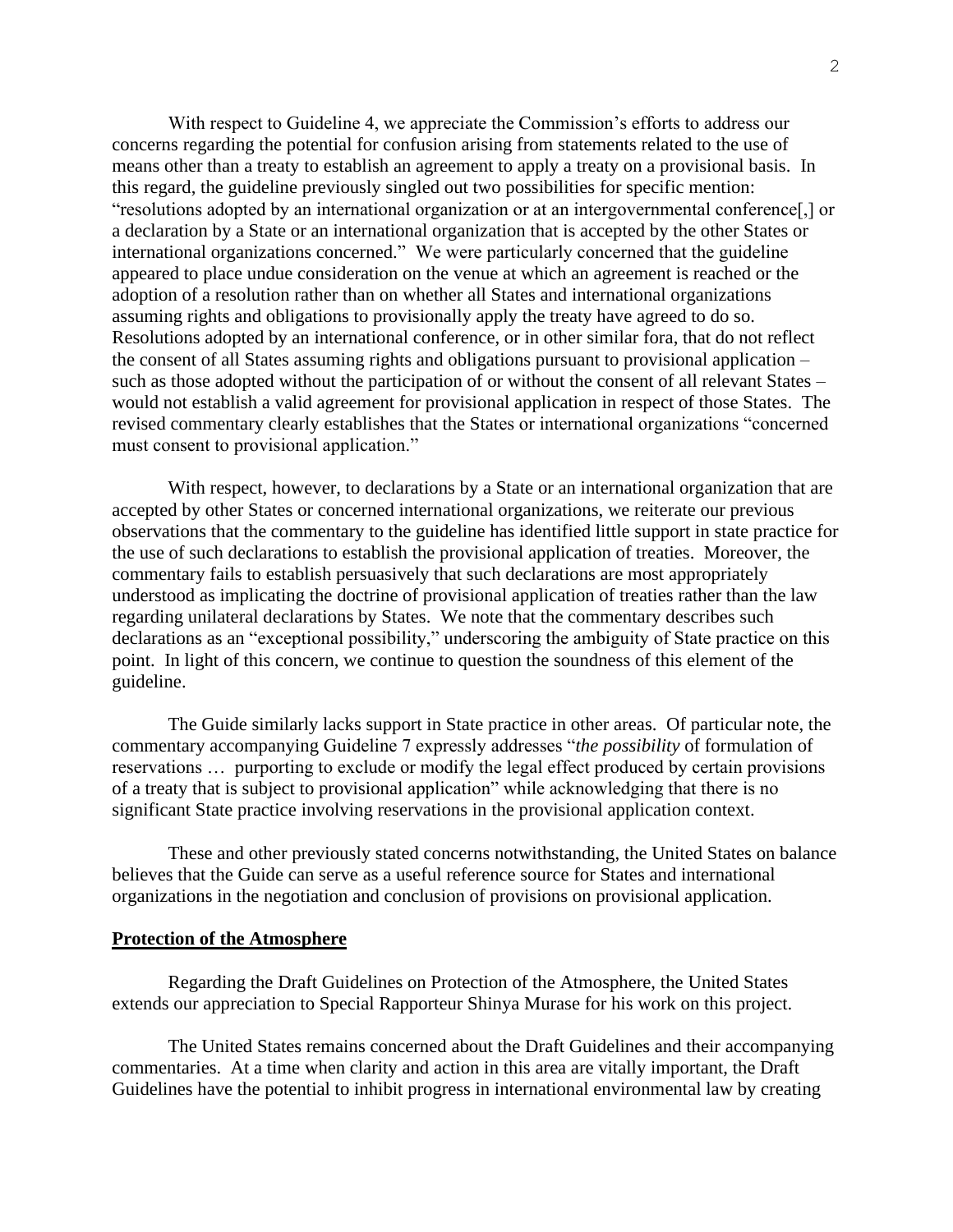confusion about its content, including through statements suggestive of new and unfounded international legal obligations. In the interest of brevity, we will highlight a few of the continuing concerns about the Draft Guidelines.

Draft Guidelines 3, 4, and 8 all assert categorically that "States have the obligation" to undertake certain actions. For example, Draft Guideline 3 states that the purported "obligation to protect the atmosphere" is to be fulfilled by "exercising due diligence in taking appropriate measures, in accordance with applicable rules of international law, to prevent, reduce or control atmospheric pollution and atmospheric degradation." While the United States appreciates the Commission's acknowledgement that the Commission "does not desire . . . to impose on current treaty regimes rules or principles not already contained therein", it's not clear what Draft Guideline 3 adds beyond serving to remind States to comply with their existing legal obligations.

Additionally, Guidelines 5, 6, 7, and 8 are essentially recommendatory or hortatory in nature. For example, without authoritative legal foundation, Draft Guideline 8(1) provides that "States have an obligation to cooperate, as appropriate, with each other and with relevant international organizations for the protection of the atmosphere from atmospheric pollution and atmospheric degradation." However, none of the sources referenced in the corresponding commentary establishes the asserted general obligation to cooperate. Therefore, the purported obligation in draft Guideline 8(1) is best understood as a recommendation that States cooperate. Similarly, each of draft Guidelines 5, 6, and 7 contains assertions about what states "should be" doing with regard to distinct activities concerning the atmosphere. Thus, the Draft Guidelines are policy recommendations and, as such, should not be a part of the Commission's work.

Finally, the United States appreciates the Commission's acknowledgement that the phrase "common concern of humankind," used in the preamble of the Draft Guidelines, reflects a concern of the entire international community that stands to be affected by atmospheric pollution and degradation and that inclusion of that phrase in the preamble does not create rights and obligations and, in particular, it does not entail *erga omnes* obligations. We trust that States will keep this in mind when considering whether and how to utilize the Draft Guidelines in their international engagements.

## **Other topics**

Regarding other topics in the ILC report, the United States supports the proposal by ILC member Charles Jalloh to add to the Commission's long-term programme of work the subject "subsidiary means for the determination of rules of international law." Given the ILC's work on the other provisions of Article 38 of the ICJ Statute, it makes sense to complete the project by examining subsidiary means. We also think this topic may benefit from ILC input, as reliance on subsidiary means has been somewhat unclear and inconsistent in practice.

## **ILC Election**

I would like to close by briefly addressing the upcoming ILC election. Simply put, the ILC historically and currently lacks anything close to gender balance. The statistics are well known – in the 72 years of its existence, the ILC has had just seven female members. In its